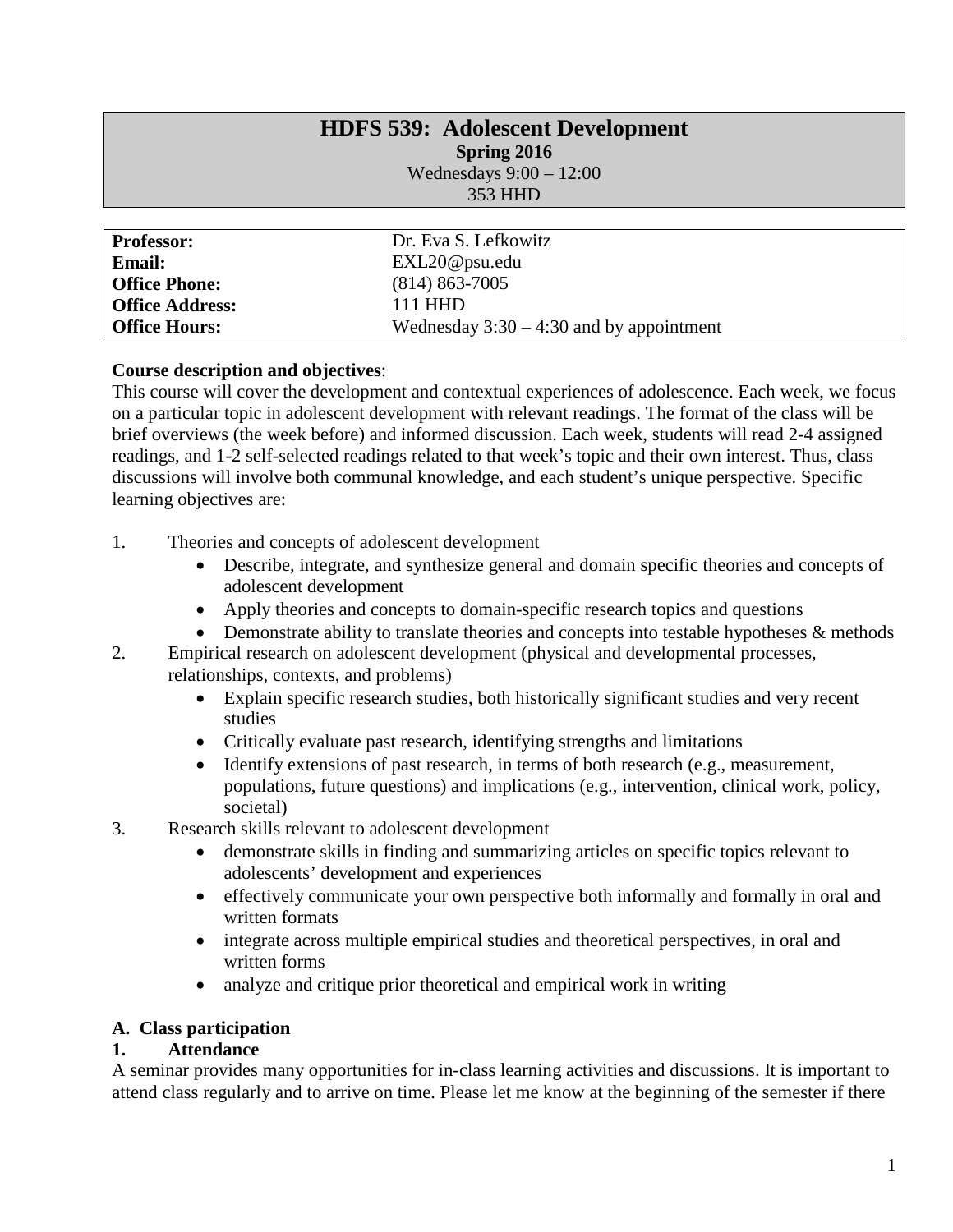are any dates you know you will be out (e.g., conference travel). In the event that you must miss class due to illness or other uncontrollable events, please notify me before the missed class.

# **2. In-class discussion**

Much of the class will depend on everyone's participation in discussions. To fully participate in class, you will need to read and be able to discuss assigned articles, self-selected articles, and any measures posted on Angel. Class participation involves coming prepared, asking thoughtful questions, contributing to other students' ideas, and evaluating the research/theory read and presented. The goal is to create discussions that represent as many points of view as possible. Because everyone will read their own articles each week, each student has a unique perspective to share. Thus, every student should take some responsibility for speaking up and every student should take some responsibility for listening and engaging other students in the discussion.

# **3. Article summaries**

This component of class draws on two essential skills in research: finding articles relevant to a topic, and summarizing articles clearly in your own words. Everyone has different techniques for doing so, and in this course we'll use one specific technique. Being able to read an article and pull out the key information quickly will make future reading and writing easier.

Each week, you will share summaries of the non-assigned articles that you read for that week, no later than 1:00 PM on Tuesday. The exact number per week is indicated with that week's list of assigned readings. You may choose any academic journal article(s) you want for that week. The article requirements are: (1) article published in the last 5 years (2011 or more recent); (2) presents original research (literature reviews and theoretical papers will be too hard to summarize); (3) pertains to that week's topic and adolescence; (4) no one else has already posted a summary on that article. The format for article summaries is available in the Google document. You do **NOT** have to do an article summary the week you do your contemporary issues presentation.

Summaries should be added here: https://drive.google.com/folderview?id=0B2nDVdIDDJ20U3hFcTFEWlNxVjA&usp=sharing

By each Wednesday's class, you should read your classmates' article summaries. Reading each others' summaries will improve the level of discussion during class.

I will read everyone's summaries each week. I will provide feedback by email, particularly if I have concerns (no news is good news), though not every week. At any point feel free to contact me or meet with me to discuss how you are doing on in class discussion and/or article summaries.

## **B. Contemporary issue presentation**

In adolescent development, there are some ideas that are generally accepted, and others that are considered more controversial or at least brand new. Each student will choose one contemporary issue from the list provided on Angel. For most of these topics, at least some articles are suggested, though students will need to do further reading on their own. Students can also draw on non-empirical/nonresearch publications, as long as they are clear in their presentation as to what is being presented. Part of learning to give presentations is learning to work within a time limit. Please limit your presentation to 20 minutes. Please include a reference handout for your classmates that includes your name and the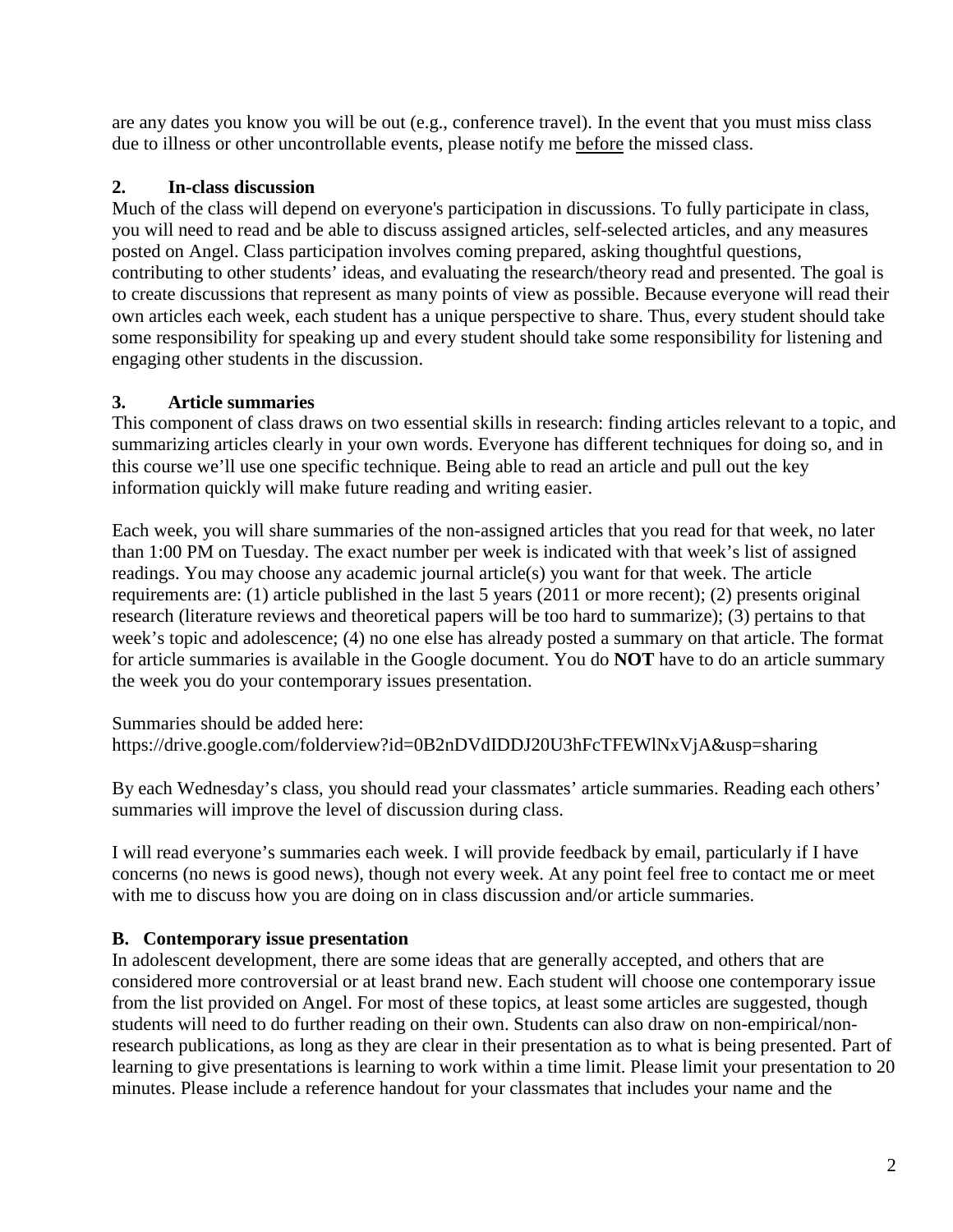citations you used. If you would like me to provide feedback on a draft of the presentation in advance, please email me your slides by Thursday at 9:00 PM the week before. Either way, please email me the final copy of your PowerPoint by 1:00 PM Tuesday.

**C. Research proposal, measurement recommendations, literature review, or creative project (Meet to discuss by February 17; Paper due March 16 and optional revised paper due April 27)** For many of us, the hardest part of research is taking other people's work, and summarizing it in a way that works for us – in a research proposal, a literature review, or some form of dissemination. This skill is necessary throughout graduate school and for many of us, our careers, for theses/dissertations, manuscript writing, obtaining outside funding, and disseminating our results. Thus, it is important to have opportunities for feedback on research-related writing. For your final paper, you have four options:

1. *Research proposal.* If you are at a stage where writing a research proposal will be useful, then writing it as your course assignment will provide an opportunity for receiving feedback. It may be part of a masters proposal, doctoral proposal, grant application, etc. Proposals should include a discussion of background and specific research questions, a methods section, and a brief analysis plan, and should be in APA style unless a different style is standard in your field.

2. *Measures recommendations*. Many areas have a number of existing measures, and part of research is determining which measure to use. If you are not ready to write a research proposal, but are considering measurement in a particular area, you may want to choose to summarize and evaluate existing measures on a specific topic. This project should not only summarize existing measures, but make recommendations about which ones are best, when and how to use specific ones, and what other measures might be important additions to the field. APA style unless…

3. *Literature review.* For students who are not at a research proposal writing stage, another option is to write a critical literature review. This option is useful if you are at an earlier stage in a project, and trying to get a handle on a particular literature. The literature review should both summarize current work, and provide your own insight into it. In order to do well on this assignment, it is critical that you include your own perspective; do not simply summarize past work. APA style unless…

4. *Creative project*. A fourth option is to create something, based on past research, which you will disseminate on the internet. This project should include a similar number of references as a literature review, but will be summarized for laypeople, not academics. You should also include a short (2 pages?) paper with a reference list that describes how the literature informed your project. There are a number of different possibilities, such as a Wikipedia entry, an on-line quiz, a website that provides advice to a particular population, or a video on YouTube. Examples of prior creative projects:

<http://transition2college.weebly.com/>

<http://parentingchildrenofimmigrants.weebly.com/>

I would like you to work on this project throughout the semester, beginning as early as possible so that you can meet about it occasionally with me. No later than February 17, you should write a paragraph or outline that describes your final project, and meet with me to discuss it.

Note that whatever topic you choose, it must relate to adolescent development. A research proposal on caregiving in old age is not a good fit for this project.

A hard copy and an electronic copy of your project are due on March 16. Your paper will be electronically delivered to 2 classmates, who will review your paper, and submit the reviews to me by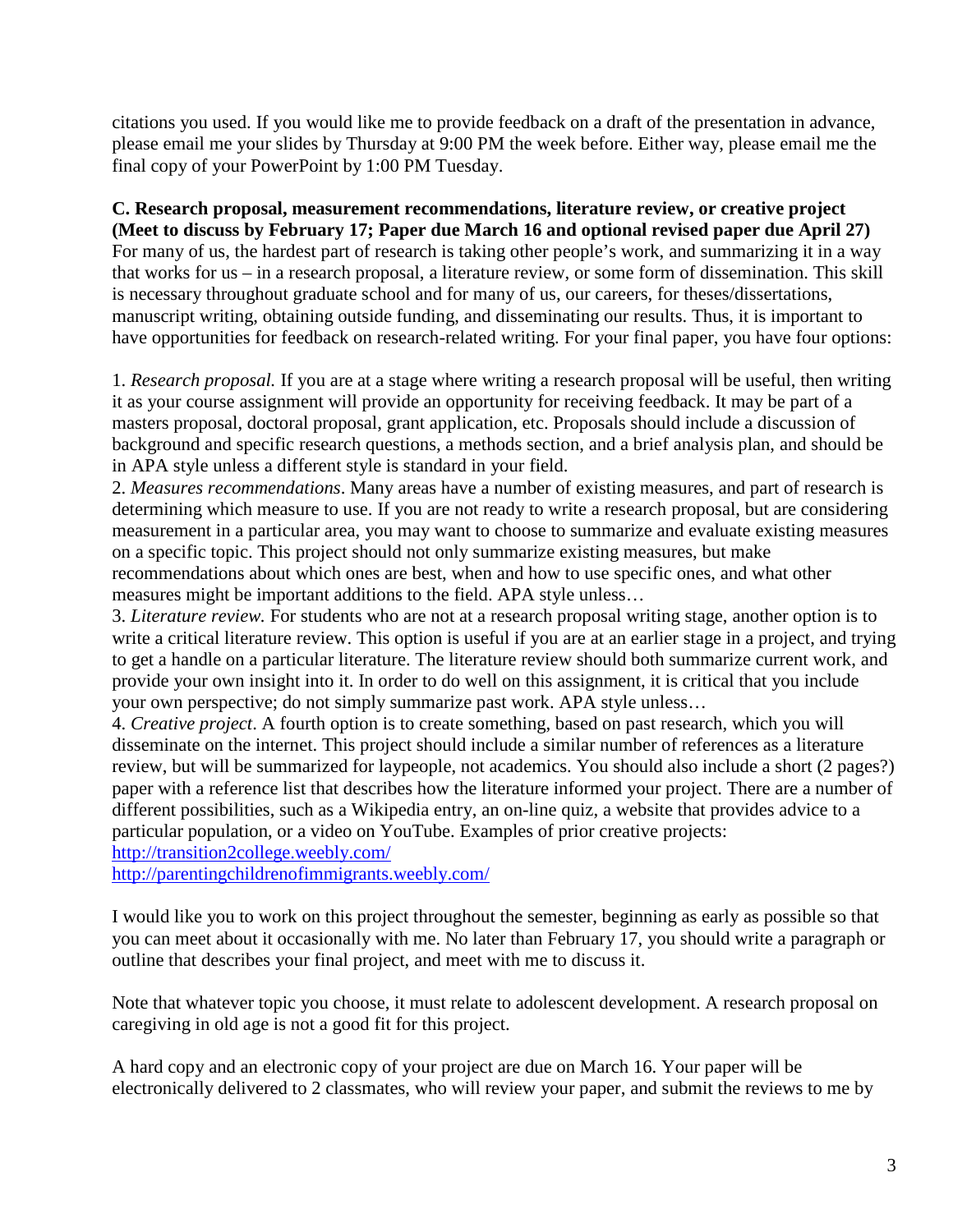email no later than March 23. Your paper will be returned to you, with two anonymous reviews, integrative feedback from me, and a grade, on April 6. You can then choose to submit a revised project on April 27 with the original graded project and a response to the feedback (much like a letter to the editor responding to a manuscript review) and have the opportunity to earn up to 2/3 of the points you missed. Thus, if you received a 30/35 (B) on April 6, you could earn up to 3.3 additional points, or as much as a final grade of 33.3 (A).

## **D. Review of classmate's paper**

An important research skill is reading and providing constructive criticism on other people's work. You will receive 2 classmates' projects by email on March 16. You will have 1 week to write two constructive reviews, one for each project, and then email them to me by March 23. We will spend time in class talking about the elements of a helpful peer review. I have also provided examples on Angel.

| <b>Evaluation:</b>              | <b>Points</b> | Due date          |
|---------------------------------|---------------|-------------------|
| In-class discussion             | 20            | Weekly            |
| Article summaries               | 20            | Weekly            |
| Contemporary issue presentation | 15            | Varies            |
| Final paper                     | 35            | March 16/April 27 |
| Peer review                     | 10            | March 23          |

### **Class Schedule**

| January 13  | <b>INTRODUCTION</b>                                   |
|-------------|-------------------------------------------------------|
| January 20  | <b>PUBERTY</b>                                        |
| January 27  | <b>IDENTITY AND SELF</b>                              |
| February 3  | IDENTITY: GENDER, ETHNIC/RACIAL, AND SEXUAL           |
| February 10 | PARENT-CHILD INTERACTIONS                             |
| February 17 | <b>FAMILY CONTEXT</b>                                 |
| February 24 | <b>FRIENDS AND PEERS</b>                              |
| March 2     | <b>COGNITION AND SCHOOLS</b>                          |
| March 9     | SPRING BREAK - NO CLASS                               |
| March 16    | RISK/COGNITION, EXTERNALIZING BEHAVIORS & DELINQUENCY |
| March 23    | <b>SUBSTANCE USE</b>                                  |
| March 30    | $SRA - NO CLASS$                                      |
| April 6     | <b>INTERNALIZING BEHAVIORS/EATING DISORDERS</b>       |
| April 13    | ROMANCE AND DATING                                    |
| April 20    | <b>SEXUALITY</b>                                      |
| April 27    | TRANSITION TO ADULT, MARITAL, AND CAREER ROLES        |

## **READINGS**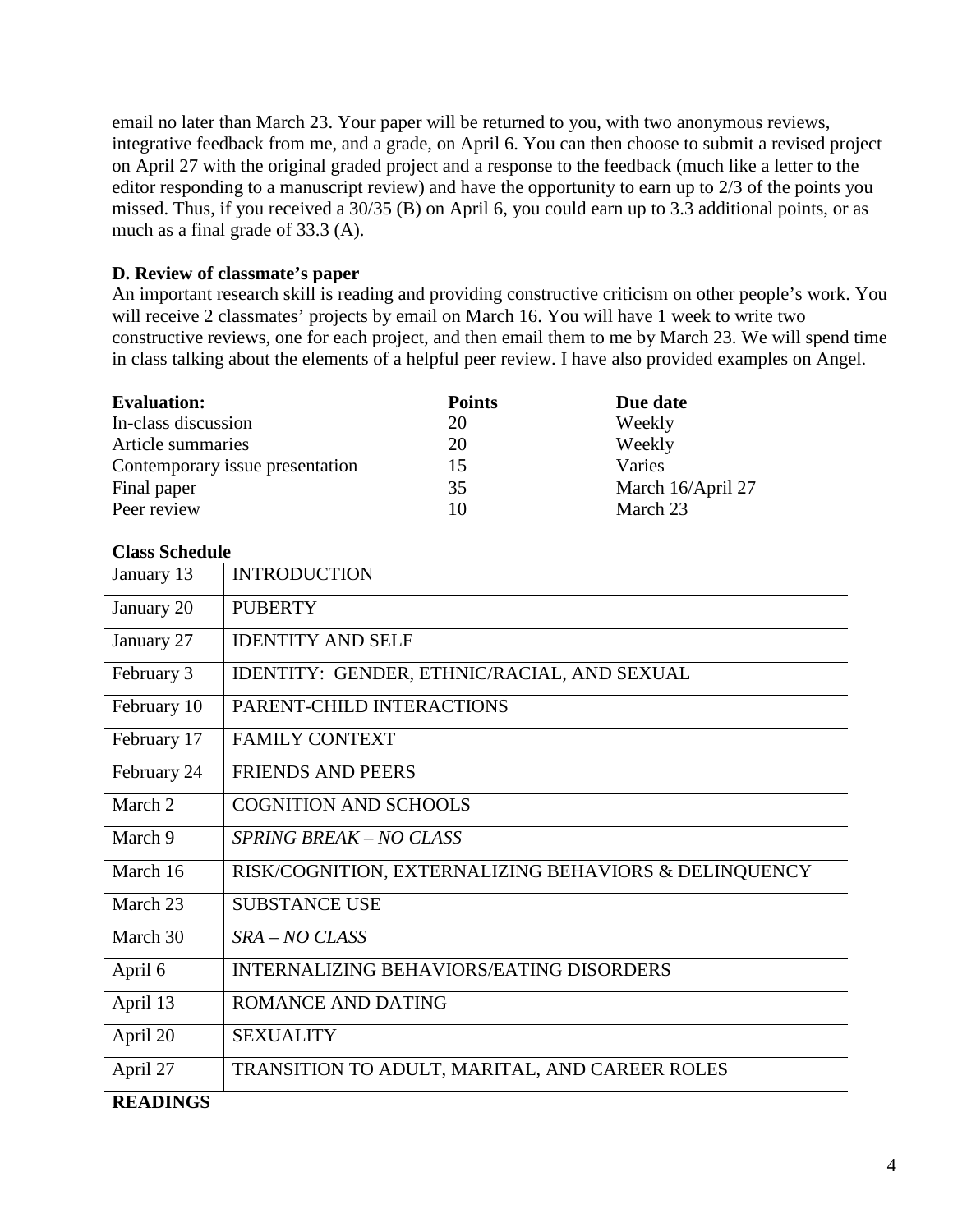Required readings are available through Angel and/or online. Readings for contemporary issues are not included but should be available on-line or through the library. If you have trouble accessing something, let me know. In addition, many weeks there will also be measures provided on Angel under "resources." Please also come to class prepared to discuss these measures.

### **January 20 PUBERTY (+1)**

- Ge, X., Conger, R. D., & Elder, G. H., Jr. (2001). Pubertal transition, stressful life events, and the emergence of gender differences in adolescent depressive symptoms. *Developmental Psychology, 37*, 404-417.
- Stein, J. H., & Reiser, L. W. (1994). A study of White middle-class adolescent boys' responses to "semenarche" (the first ejaculation). *Journal of Youth and Adolescence, 23*, 373 – 384.
- Susman, E. J., & Dorn, L. D. (2009). Puberty: Its role in development. In R. M. Lerner & L. Steinberg (Eds.), *Handbook of adolescent psychology: Individual bases of adolescent development* (3rd ed., Vol. 2, pp. 116-151). Hoboken, NJ: John Wiley & Sons, Inc.

### **January 27 IDENTITY AND SELF (+1)**

.

- Arnett, J. J. (2000). Emerging adulthood: A theory of development from the late teens through the twenties. *American Psychologist, 55*, 469-480.
- Côté, J. E. (2009). Identity formation and self-development in adolescence. In R. M. Lerner & L. Steinberg (Eds.), *Handbook of adolescent psychology: Individual bases of adolescent development* (3rd ed., Vol. 2, pp. 266-304). Hoboken, NJ: John Wiley & Sons, Inc.
- Côté, J. E. (2014). The dangerous myth of emerging adulthood: An evidence-based critique of a flawed developmental theory. *Applied Developmental Science, 18*, 177-188.
- Harter, S., Bresnick, S., Bouchey, H. A., & Whitesell, N. R. (1997). The development of multiple rolerelated selves during adolescence. *Development and Psychopathology, 9,* 835-853.

## **February 3 IDENTITY: GENDER, ETHNIC/RACIAL, AND SEXUAL (+1)**

- Morgan, E. M. (2013). Contemporary issues in sexual orientation and identity development in emerging adulthood. *Emerging Adulthood, 1*, 52-66.
- Perry, D. G., & Pauletti, R. E. (2011). Gender and adolescent development. *Journal of Research on Adolescence, 21*, 61-74.
- Umaña-Taylor, A. J., Quintana, S. M., Lee, R. M., Cross, W. E., Rivas-Drake…& Study Group on Ethnic and Racial Identity in the 21st Century (2014). Ethnic and racial identity revisited: An integrated conceptualization. *Child Development, 85,* 21-39.

### **February 10 PARENT-CHILD INTERACTIONS (+1)**/**WRITING & GRAMMAR**

Laursen, B., & Collins, W. A. (2009). Parent-child relationships during adolescence. In R. M. Lerner & L. Steinberg (Eds.), *Handbook of adolescent psychology: Contextual influences on adolescent*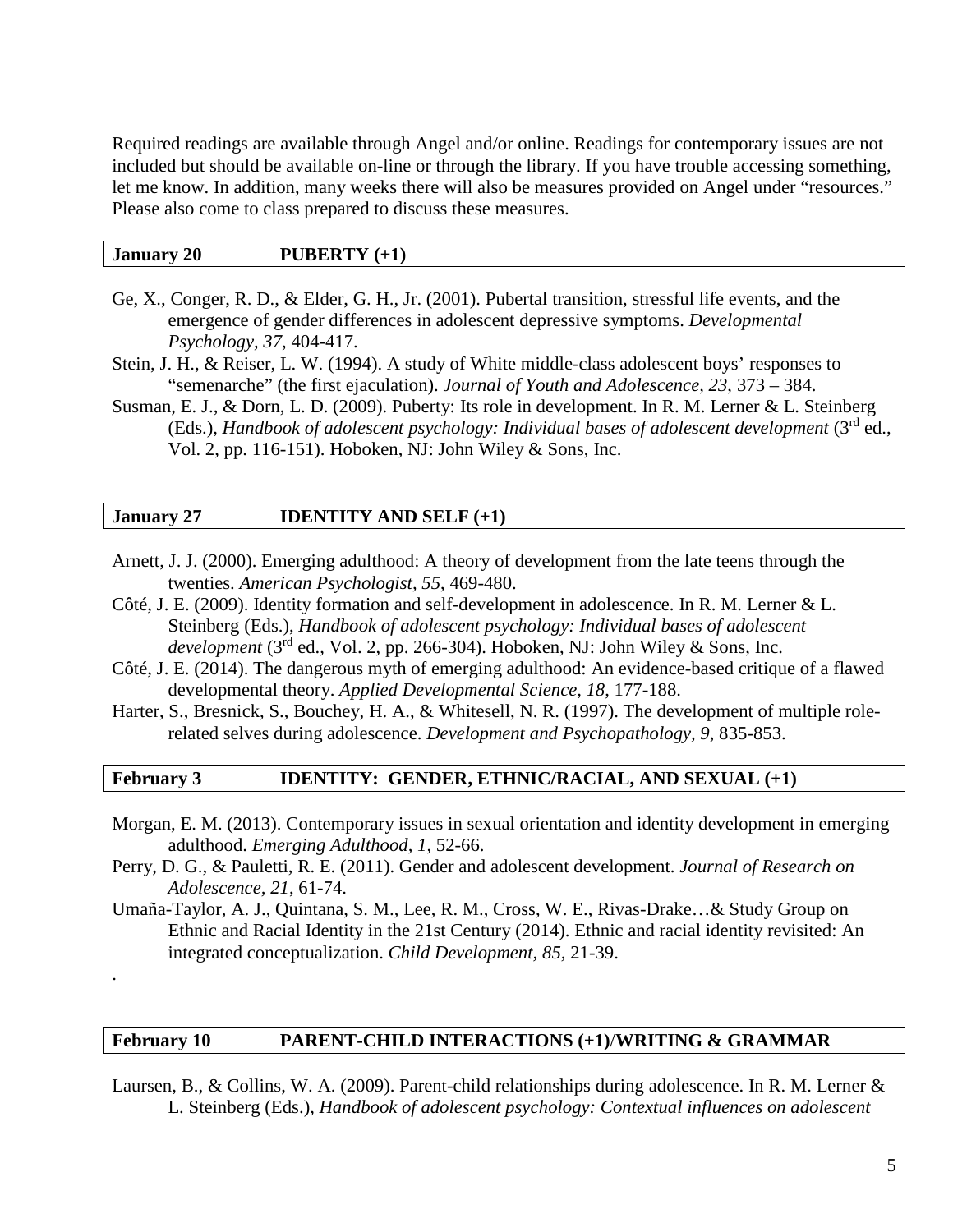*development* (3rd ed., Vol. 2, pp. 74-103). Hoboken, NJ: John Wiley & Sons, Inc.

- Stattin, H., & Kerr, M. (2000). Parental monitoring: A reinterpretation. *Child Development, 71*, 1072- 1085.
- Steinberg, L. (2001). We know some things: Parent-adolescent relationships in retrospect and prospect. *Journal of Research on Adolescence, 11*, 1-19.

### **February 17 FAMILY CONTEXT (+1)**

- Booth, A., Scott, M. E., & King, V. (2010). Father residence and adolescent problem behavior: Are youth always better off in two-parent families? *Journal of Family Issues, 31*, 585-605.
- East, P. L. (2009). Adolescents' relationships with siblings. In R. M. Lerner & L. Steinberg (Eds.), *Handbook of adolescent psychology: Contextual influences on adolescent development* (3<sup>rd</sup> ed., Vol. 2, pp. 43-73). Hoboken, NJ: John Wiley & Sons, Inc.
- Fuligni, A. J., Tseng, V., & Lam, M. (1999). Attitudes toward family obligations among American adolescents with Asian, Latin-American, and European backgrounds. *Child Development, 70*, 103-1044.

#### **February 24 FRIENDS AND PEERS (+1)/PEER REVIEW**

- Brechwald, W. A., & Prinstein, M. J. (2011). Beyond homophily: A decade of advances in understanding peer influence processes. *Journal of Research on Adolescence, 21*, 166-179.
- Brown, B. B., Mory, M. S., & Kinney, D. (1994). Casting adolescent crowds in relational perspective: Caricature, channel, and context. In R. Montemayor, G. Adams, & T. P. Gullotta (Eds.), *Personal relationships during adolescence* (123-167). Newbury Park, CA: Sage.
- deBruyn, E. H., Cillessen, A. H. N., & Wissink, I. B. (2010). Associations of peer acceptance and perceived popularity with bullying and victimization in early adolescence. *Journal of Early Adolescence, 30*, 543-566.

### **March 2 COGNITION AND SCHOOLS (+1)**

Casey, B. J., Getz, S., & Galvan, A. (2008). The adolescent brain. *Developmental Review, 28*, 62-77. Dweck, C. S. (1986). Motivational processes affecting learning. *American Psychologist*, *41*, 1040-1048. Eccles, J. S., & Roeser, R. W. (2011). Schools as developmental contexts during adolescence. *Journal of Research on Adolescence, 21*, 225-241.

#### **March 16 RISK/COGNITION, EXTERNALIZING BEHAVIORS & VIOLENCE (+1)**

- Albert, D., & Steinberg, L. (2011). Judgment and decision making in adolescence. *Journal of Research on Adolescence, 21*, 211-224.
- Loeber, R., & Burke, J. D. (2011). Developmental pathways in juvenile externalizing and internalizing pathways. *Journal of Research on Adolescence, 21*, 34-46.
- Moffitt, T. E. (1993). Adolescence-limited and life-course-persistent antisocial behavior: A developmental taxonomy. *Psychological Bulletin, 100*, 674-701.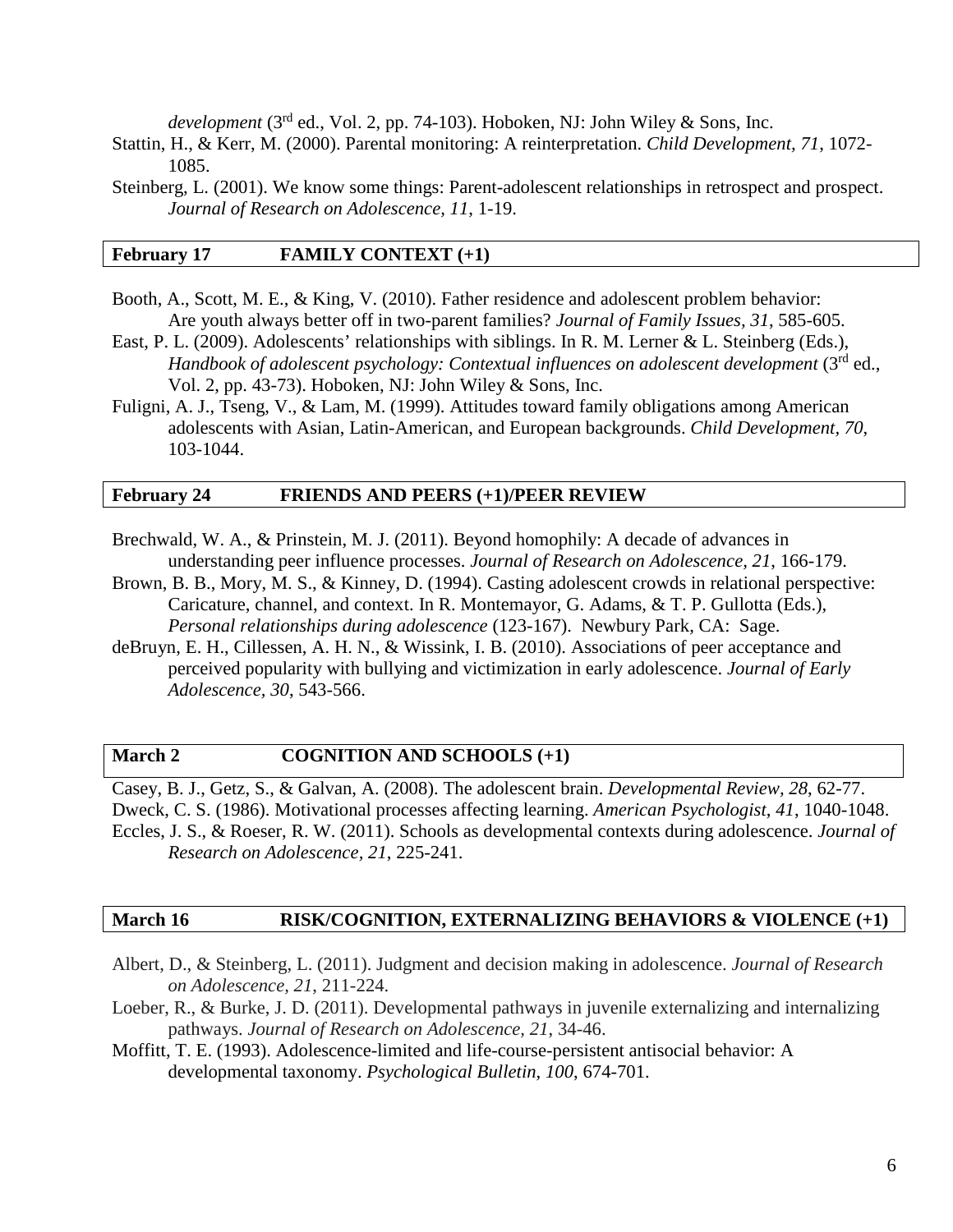## **March 23 SUBSTANCE USE (+2)**

- National Institutes of Health (2015). Drug use trends remain stable or decline among teens. Retrieved from [http://www.drugabuse.gov/news-events/news-releases/2015/12/drug-use-trends-remain](http://www.drugabuse.gov/news-events/news-releases/2015/12/drug-use-trends-remain-stable-or-decline-among-teens)[stable-or-decline-among-teens.](http://www.drugabuse.gov/news-events/news-releases/2015/12/drug-use-trends-remain-stable-or-decline-among-teens)
- (Note: if you want more details, the Monitoring the Future reference under contemporary issues is over 90 pages).
- Petraitis, J., Flay, B. R., & Miller, T. Q. (1995). Reviewing theories of adolescent substance use: Organizing pieces in the puzzle. *Psychological Bulletin, 117*, 67-86.
- Schulenberg, J., & Maggs, J. (2002). A developmental perspective on alcohol use and heavy drinking during adolescence and the transition to young adulthood. *Journal of Studies on Alcohol, Supplement No. 14*, 54-70.

### **April 6 INTERNALIZING BEHAVIORS/EATING DISORDERS (+2)**

- Campbell, K., & Peebles, R. (2014). Eating disorders in children and adolescents: State of the art review. *Pediatrics, 134*, 582-592.
- Graber, J. A. & Sontag, L. M. (2009). Internalizing problems during adolescence. In R. M. Lerner & L. Steinberg (Eds.), *Handbook of adolescent psychology: Individual bases of adolescent development* (3rd ed., Vol. 2, pp. 642-682). Hoboken, NJ: John Wiley & Sons, Inc.

### **April 13 ROMANCE AND DATING (+2)**

- Collins, W., Welsh, D. P., & Furman, W. (2009). Adolescent romantic relationships. *Annual Review of Psychology, 60*, 631-652.
- Meier, A., & Allen, G. (2009). Romantic relationships from adolescence to young adulthood: Evidence from the National Longitudinal Study of Adolescent Health. *Sociological Quarterly, 50*, 308- 335.

### **April 20 SEXUALITY (+1)**

- Anderson, E., Adams, A., & Rivers, I. (2012). "I kiss them because I love them": The emergence of heterosexual men kissing in British institutes of education. *Archives of Sexual Behavior, 41*, 421- 430.
- Morgan, E. (2014). Outcomes of sexual behaviors among sexual minority youth. In E. S. Lefkowitz & S. A. Vasilenko (Eds), *New Directions for Child and Adolescent Development*: *Positive and negative outcomes of sexual behavior, 144*. San Francisco: Jossey-Bass.
- Vasilenko, S. A., Lefkowitz, E. S., & Welsh, D. P. (2014). Is sexual behavior healthy for adolescents? A conceptual framework for research on adolescent sexual behavior and physical, mental, and social health. In E. S. Lefkowitz & S. A. Vasilenko (Eds), *New Directions for Child and Adolescent Development*: *Positive and negative outcomes of sexual behavior, 144* (pp. 3-19). San Francisco: Jossey-Bass.
- Tolman, D. L., & McClelland, S. I. (2011). Normative sexuality development in adolescence: A decade in review, 2000-2009. *Journal of Research on Adolescence, 21*, 242-255.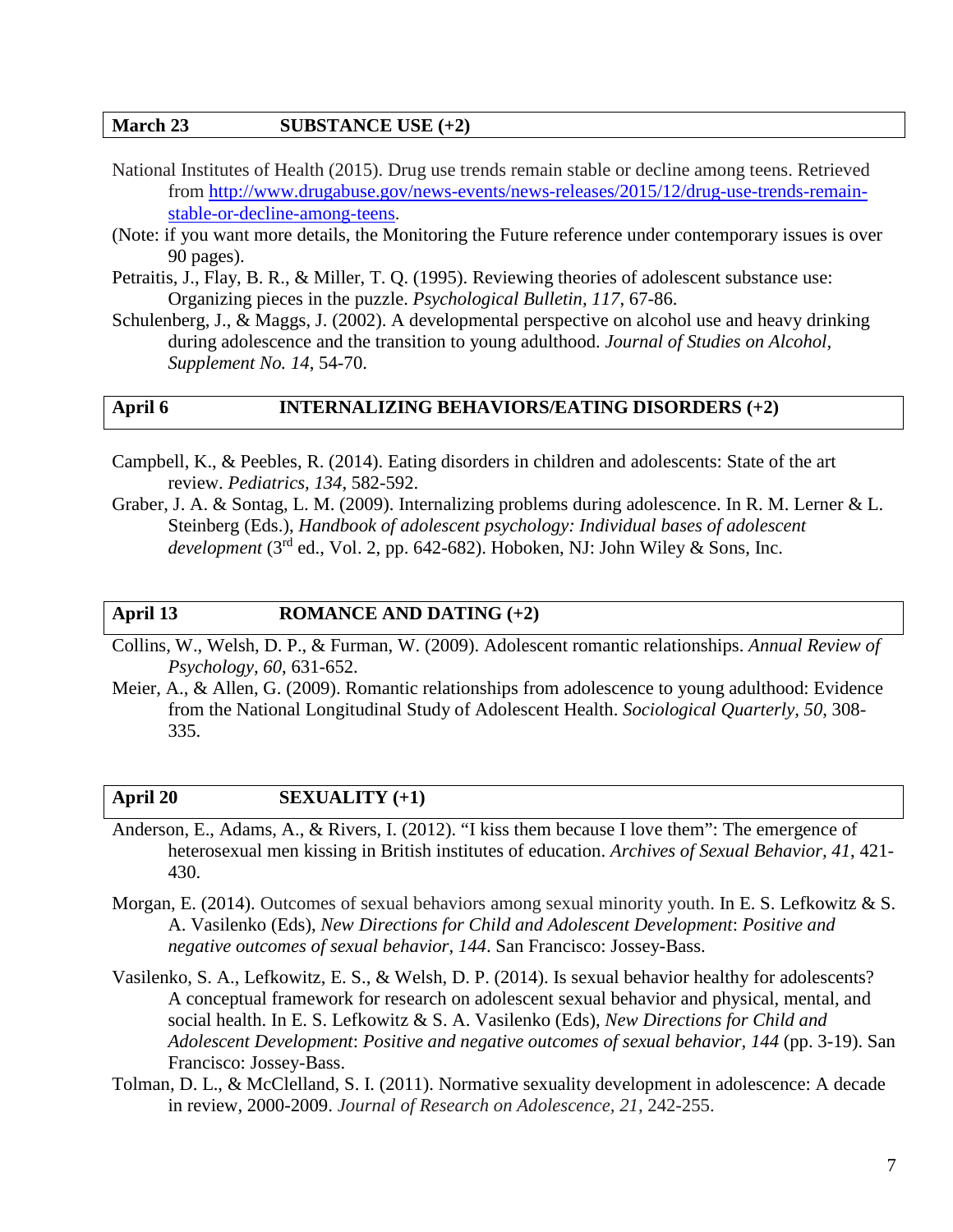## **April 27 TRANSITION TO ADULT, MARITAL, AND CAREER ROLES (+1)**

- Cook, T. D., & Furstenberg, F. F. Jr. (2002). Explaining aspects of the transition to adulthood in Italy, Sweden, Germany, and the United States: A cross-disciplinary, case synthesis approach. *Annals of the American Academy of Political and Social Science, 580*, 257-287.
- Kefalas, M. J., Furstenberg, F. F., Carr, P. J., & Napolitano, L. (2011). "Marriage is more than being together": The meaning of marriage for young adults. *Journal of Family Issues, 32*, 845-875.
- Zimmer-Gembeck, M. J., & Mortimer, J. T. (2006). Adolescent work, vocational development, and education. *Review of Educational Research, 76*, 537-566.

### **GENERAL RESOURCES (contemporary issues and final projects)**

| www.s-r-a.org                                                                                    | Society for Research on Adolescence                                                         |  |
|--------------------------------------------------------------------------------------------------|---------------------------------------------------------------------------------------------|--|
| www.srcd.org                                                                                     | Society for Research in Child Development                                                   |  |
| www.issbd.org                                                                                    | International Society for the Study of Behavioral Development                               |  |
| www.earaonline.org                                                                               | European Association for Research on Adolescence                                            |  |
| http://www.transad.pop.upenn.edu/                                                                | MacArthur Network on Transitions to Adulthood                                               |  |
| www.ssea.org                                                                                     | Emerging Adulthood special interest group of SRS                                            |  |
| www.siecus.org                                                                                   | Sexuality Information and Education of the United States                                    |  |
| http://www.guttmacher.org/                                                                       | Alan Guttmacher Organization                                                                |  |
| www.youthandreligion.org                                                                         | National Study of Youth and Religion                                                        |  |
| www.monitoringthefuture.org                                                                      | Monitoring the Future study (tracks drug use)                                               |  |
|                                                                                                  | www.cpc.unc.edu/projects/addhealth Add Health (national longitudinal study of US youth)     |  |
| www.nih.gov                                                                                      | National Institutes of Health                                                               |  |
| www.cdc.gov                                                                                      | <b>Centers for Disease Control</b>                                                          |  |
| www.census.gov                                                                                   | U. S. Census (lots of demographic statistics here)                                          |  |
| www.alcoholpolicy.niaaa.nih.gov                                                                  | Policies related to alcohol (at NIH)                                                        |  |
| www.espad.org                                                                                    | European School Survey Project on Alcohol & Other Drugs                                     |  |
|                                                                                                  | http://scholar.google.com/citations?view_op=search_authors&hl=en&mauthors=label:adolescence |  |
| http://scholar.google.com/citations?view_op=search_authors&hl=en&mauthors=label:adolescent_devel |                                                                                             |  |
| opment                                                                                           | Google scholar lists of adolescent scholars, with pubs sorted by                            |  |
| most cited (other searches could be useful as well)                                              |                                                                                             |  |

### [www.turnitin.psu.edu](http://www.turnitin.psu.edu/)

You should submit your final paper to TII *before* it is due in class. Turnitin is a great tool for confirming that you are citing material correctly and putting things in your own words. You should submit your paper at least 24 hours before so that you have time to review your originality report. TII says that an originality report for a new version of a paper can take as long as 20 hours.

- ° class ID: 11460201
- ° enrollment password: rockandroll
- ° There is a lot of information about the originality report here: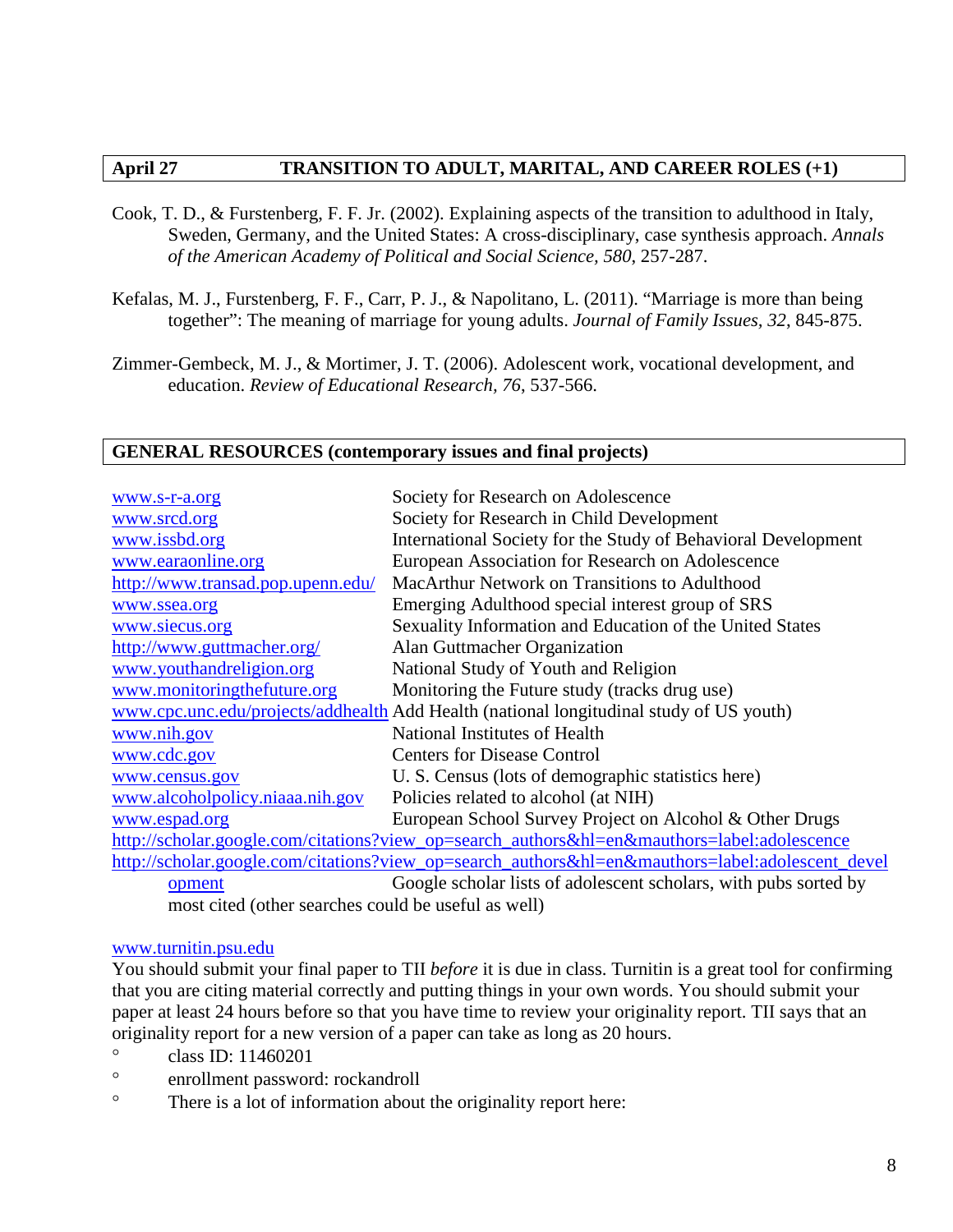## <http://turnitin.psu.edu/bestpractices/student/>

° You will receive a score. Do not worry too much about the score; some legitimate overlaps, like properly typed references, will make your originality score higher.

- ° To open the report, click the % icon under "report" in your portfolio.
- ° The left side of the report shows the paper that you submitted.
- ° The right side of the report lists sources that have text that matches your own.

<sup>o</sup> Any part of your paper that overlaps with an existing source will be highlighted; each overlap source receives a different color and a number.

° By looking at the highlighted sections of your paper, and the overlapping sections of other sources, you will have a sense as to whether you need to revise your paper

I have set up the features in turnitin.com so that students can resubmit their paper to replace their earlier version.

# **University Statement of Academic Integrity (Policy 49-20)**

The College's overview of academic integrity issues: http://www.hhdev.psu.edu/policies/academicintegrity/

Academic integrity is the pursuit of scholarly activity in an open, honest and responsible manner. Academic integrity is a basic guiding principle for all academic activity at The Pennsylvania State University, and all members of the University community are expected to act in accordance with this principle. Consistent with this expectation, the University's Code of Conduct states that all students should act with personal integrity, respect other students' dignity, rights and property, and help create and maintain an environment in which all can succeed through the fruits of their efforts. Academic integrity includes a commitment not to engage in or tolerate acts of falsification, misrepresentation or deception. Such acts of dishonesty violate the fundamental ethical principles of the University community and compromise the worth of work completed by others.

# **Violations of Academic Integrity Policy**

Violations of the University's Academic Integrity Policy include the following:

**Cheating**: using crib sheets of any kind, preprogrammed calculators or cell phones, use of notes during a closed book exam

**Copying on tests**: looking at other students' exams, copying with a plan with another student, passing notes during exams; exchanging exams with another student

**Plagiarism**: fabricating information or citations; copying from the Internet of submitting the work of others from journals, articles and papers, or books; submitting other students' papers as one's own. Any material, regardless of length, that is the work of somebody else and who is not given explicit credit by citation, submitted as one's own, is plagiarized material.

**Tampering with work**: changing one's own or another student's work; tampering with work either as a prank or to sabotage another's work

**Acts of aiding and abetting**: Facilitating academically dishonest work by others; unauthorized collaboration on work; permitting another to copy from one's exam; writing a paper for another; inappropriately collaborating on home assignments or exams without permission or when prohibited **Unauthorized possession**: Buying or stealing of exams or other materials; failing to return exams on file or reviewed in class; selling exams; photocopying exams; any possession of an exam without the